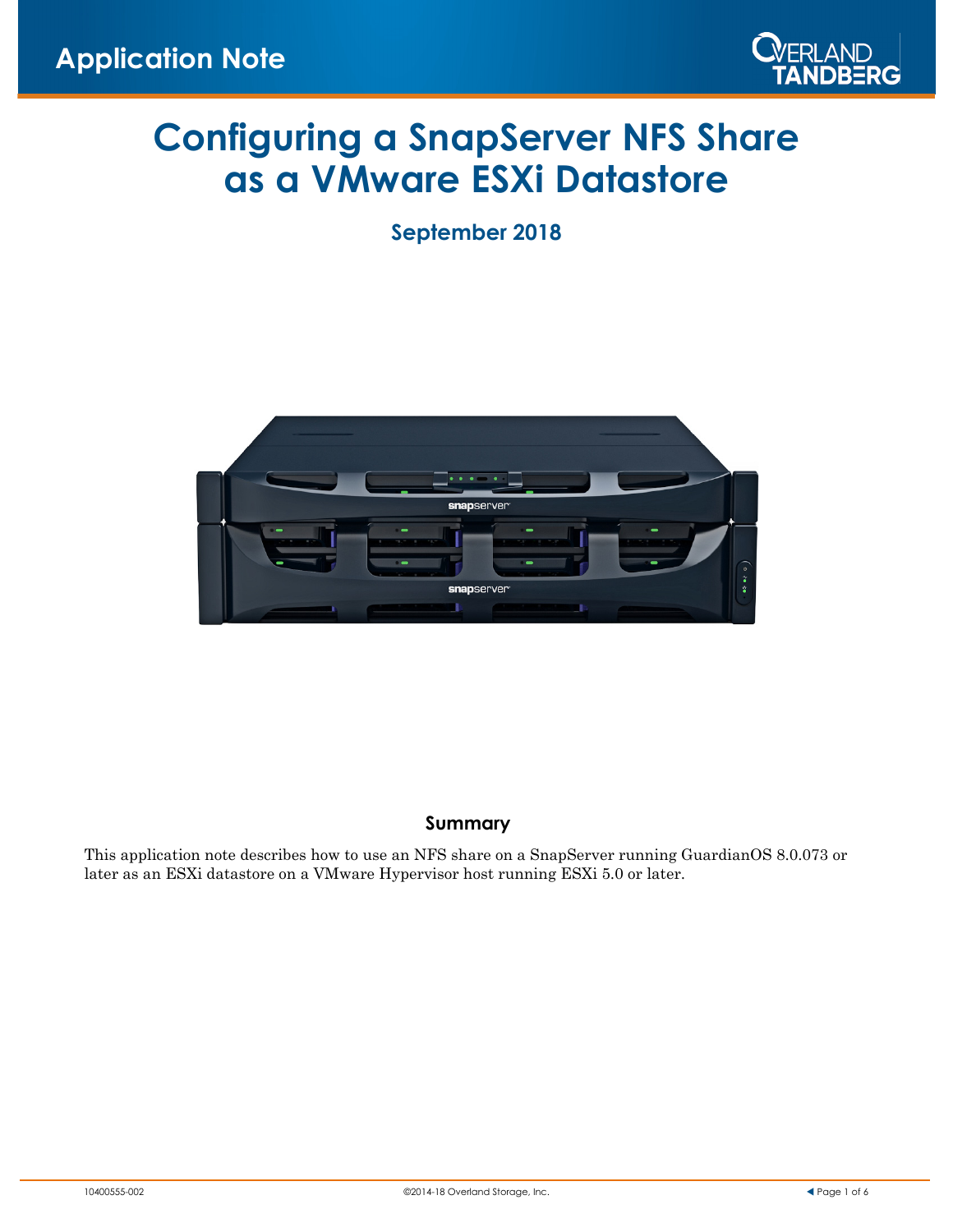### **Required Information, Tools, and Files**

Before you begin these procedures, the following information, tools, and files are required.

#### **Prerequisites**

Prior to performing these procedures:

- **•** Be sure you are running SnapServer GOS 8.0.073 or greater.
- If needed, access additional information on SnapServer found at the following links: https://www.overlandstorage.com/products/snapserver/index.aspx <http://docs.overlandstorage.com/snapserver>

This document assumes the reader is familiar with VMware vSphere Client, vSphere Web Client, or vCenter Server as required in the VMware environment. Additional information can be obtained through VMware's online knowledge base.

#### **Best Practices**

- **•** While both Traditional and Dynamic RAID volumes and shares can be used as VMware NFS datastores, Traditional RAID provides better response to the high input/output operations per second (IOPS) load exercised by VMware hosts.
- Solid State Drives *(SSD)* are recommended for the SnapServer storage to provide lower latency and higher IOPS than traditional hard disk drives.
- **•** A 10gig Ethernet connection between the VMware host and SnapServer is recommended for higher throughput to NFS datastores.
- **•** NFSv3 is recommended over NFSv4 for better response and throughput.
- **•** If multiple Ethernet interfaces are used on the SnapServer to support access to the NFS datastore by the VMware host, they should be bonded together in load balancing or failover mode when connected to the same subnet.
- **•** The NFS.MaxQueueDepth setting on the VMware host should be changed from the default 4294967295 to **64** to prevent overrunning the SnapServer with simultaneous I/O requests. This can be configured in vSphere Client under Configuration > Software > Advanced Settings > NFS, and requires reboot of the VMware host.

## **Preparing a SnapServer Share For Use as a VMware NFS Datastore**

This procedure creates a new share dedicated as a VMware NFS datastore. This is recommended to avoid contention with any other file-sharing activity on the same SnapServer appliance. However, any SnapServer share can be used as a datastore with the appropriate NFS access configuration.

Perform the following steps to create a share on the SnapServer:

**1.** Use the SnapServer Web Management Interface to log into the **server**.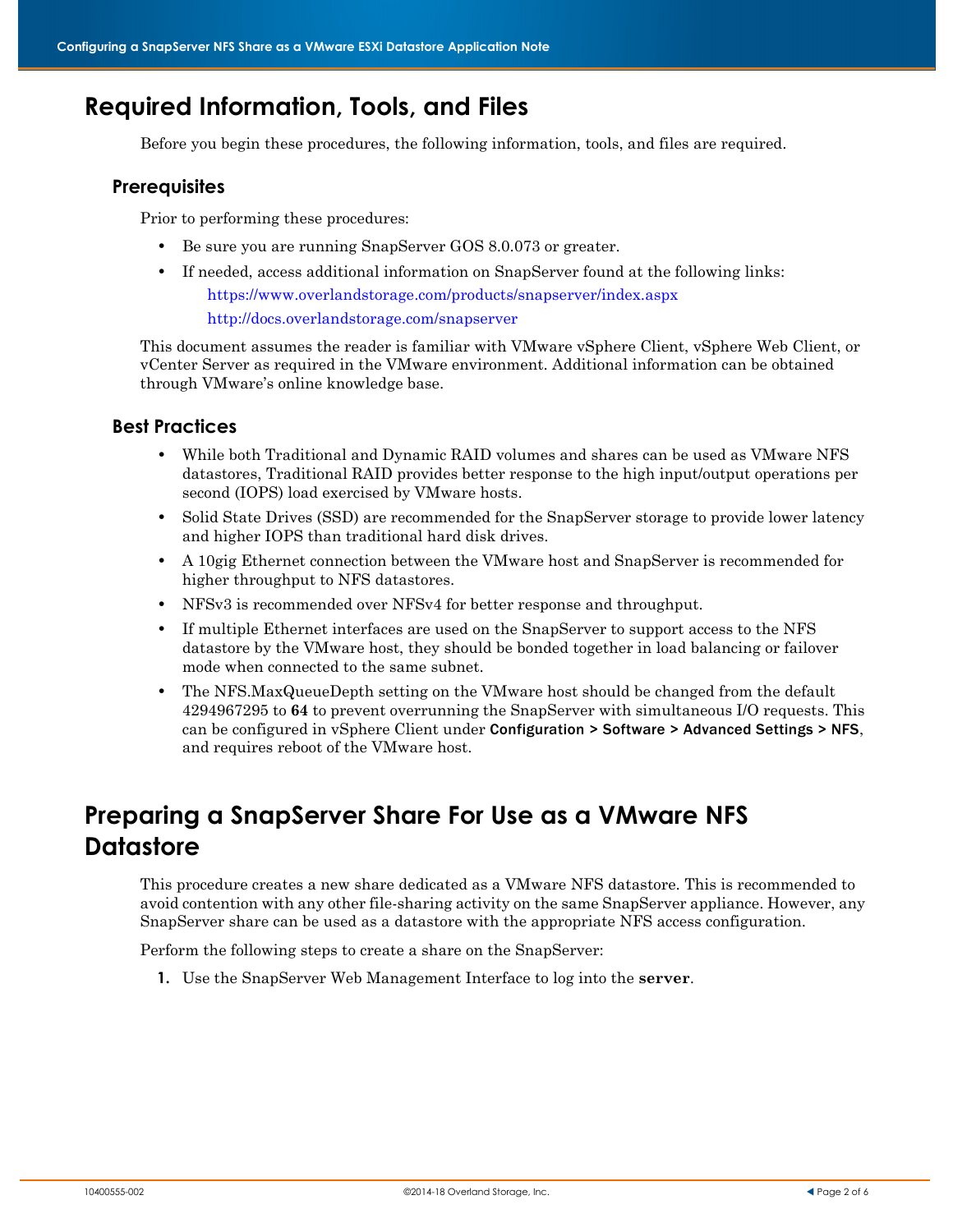**2.** Browse to Security > Shares and click Create Share.

| snapserver                                                                                                                                                                  | 6 Snap2425102-TP |                |                     |                      |                   | 8:53 AM 谷 19 点 击        |                    |  |  |  |
|-----------------------------------------------------------------------------------------------------------------------------------------------------------------------------|------------------|----------------|---------------------|----------------------|-------------------|-------------------------|--------------------|--|--|--|
|                                                                                                                                                                             | <b>SERVER</b>    | <b>NETWORK</b> | <b>STORAGE</b>      | <b>SECURITY</b>      | <b>MONITOR</b>    |                         | <b>MAINTENANCE</b> |  |  |  |
|                                                                                                                                                                             | Security Guides  | Shares         | Local Users         | Local Groups         | <b>ID Mapping</b> | <b>Home Directories</b> |                    |  |  |  |
|                                                                                                                                                                             |                  |                |                     |                      |                   |                         |                    |  |  |  |
| <b>Shares</b>                                                                                                                                                               |                  |                |                     |                      |                   |                         |                    |  |  |  |
|                                                                                                                                                                             |                  |                |                     | There are no shares. |                   |                         |                    |  |  |  |
| Important Security Note: Share access for the NFS protocol is configured independently from share access for all other protocols. View online help for more<br>information. |                  |                |                     |                      |                   |                         |                    |  |  |  |
|                                                                                                                                                                             |                  |                | <b>Create Share</b> | C Refresh            | Close             |                         |                    |  |  |  |

- **3.** Provide the following **details**:
	- **•** Share Name (for example, **vmstore**) or accept the default.
	- **•** Volume for the datastore to use.
	- **•** Path on the volume to use for the datastore.
	- **•** Optionally, add a share Description.
	- **•** Click Advanced Share Properties and uncheck all protocols except NFS.

| snapserver                                                                                                                                                                                       |                                    | Snap2425102-TP |                               |                                                                           |        |  | $2:58$ PM   |  |  |  |
|--------------------------------------------------------------------------------------------------------------------------------------------------------------------------------------------------|------------------------------------|----------------|-------------------------------|---------------------------------------------------------------------------|--------|--|-------------|--|--|--|
| <b>Create Share</b>                                                                                                                                                                              |                                    |                |                               |                                                                           |        |  |             |  |  |  |
| To create a new share, specify a name, volume, and path to a folder.                                                                                                                             |                                    |                |                               |                                                                           |        |  |             |  |  |  |
| Name                                                                                                                                                                                             | vmstore                            |                |                               |                                                                           |        |  |             |  |  |  |
| Volume                                                                                                                                                                                           | Volume1 v                          |                |                               |                                                                           |        |  |             |  |  |  |
| Path                                                                                                                                                                                             |                                    |                |                               | Browse                                                                    |        |  |             |  |  |  |
| Description                                                                                                                                                                                      |                                    |                |                               | (Optional)                                                                |        |  |             |  |  |  |
| Select only the protocols that are needed for network users to access this share.                                                                                                                | Windows (SMB)<br>Web (HTTP, HTTPS) |                | Linux/Unix (NFS)<br>FTP, FTPS | Hide this share (the share will be hidden from network browsing)          |        |  | Apple (AFP) |  |  |  |
| You can create a "snapshot" share that is associated with this new share. The snapshot share allows access (using identical security) to<br>snapshots of the data that the new share references. | Create Snapshot Share              |                |                               |                                                                           |        |  |             |  |  |  |
|                                                                                                                                                                                                  |                                    |                |                               | Hide this share (the snapshot share will be hidden from network browsing) |        |  |             |  |  |  |
| Snapshot Share Name   SHARE1_SNAP                                                                                                                                                                |                                    |                |                               |                                                                           |        |  |             |  |  |  |
|                                                                                                                                                                                                  |                                    |                |                               |                                                                           |        |  |             |  |  |  |
|                                                                                                                                                                                                  |                                    |                |                               | <b>Create Share</b>                                                       | Cancel |  |             |  |  |  |

**4.** Click Create Share.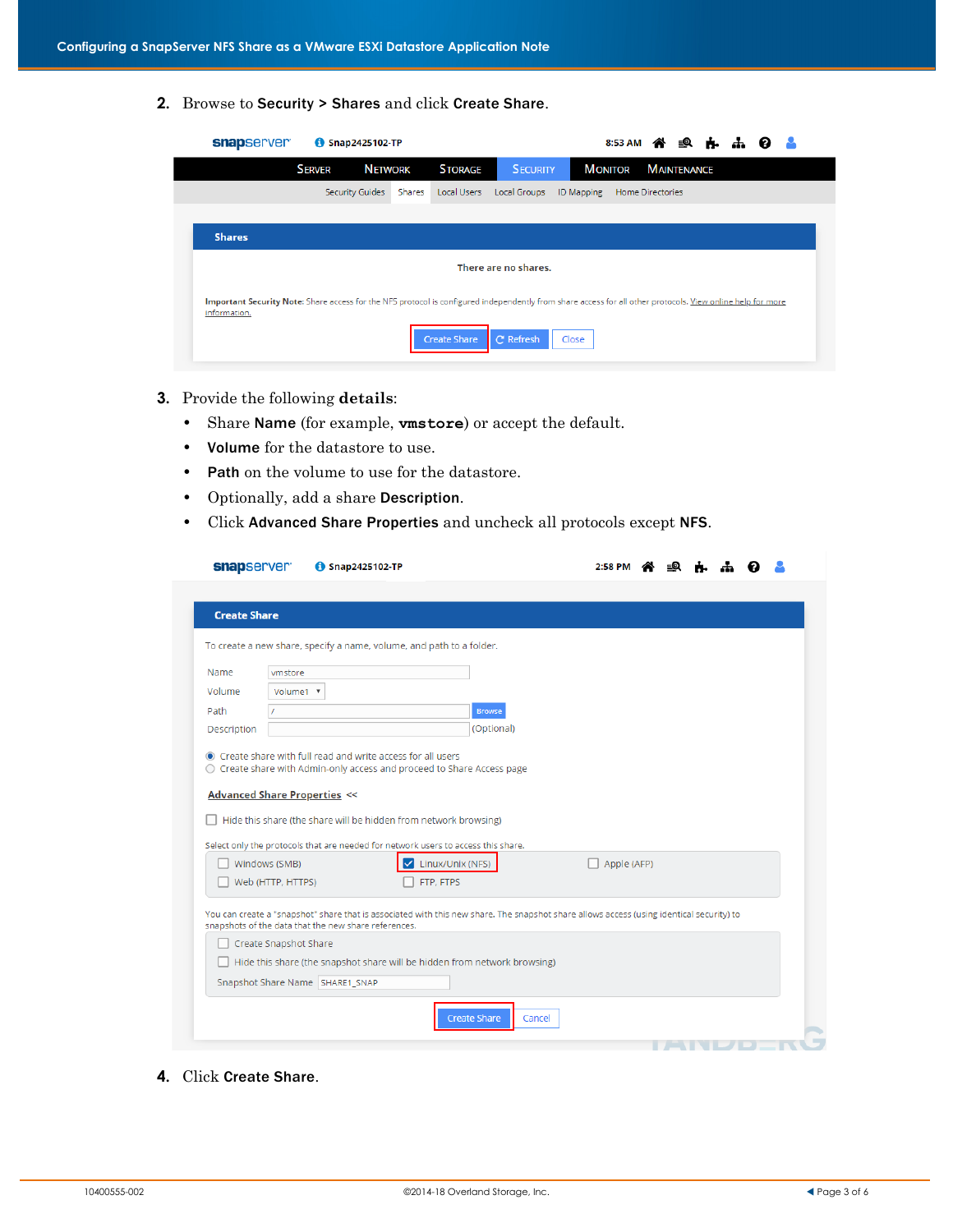**5.** Verify that the **share** was created properly.

|                                                                                                                                                             | <b>SERVER</b> | <b>NETWORK</b>         |        | <b>STORAGE</b> | <b>SECURITY</b> |                   | <b>MONITOR</b> | <b>MAINTENANCE</b>      |                  |                   |
|-------------------------------------------------------------------------------------------------------------------------------------------------------------|---------------|------------------------|--------|----------------|-----------------|-------------------|----------------|-------------------------|------------------|-------------------|
|                                                                                                                                                             |               | <b>Security Guides</b> | Shares | Local Users    | Local Groups    | <b>ID Mapping</b> |                | <b>Home Directories</b> |                  |                   |
|                                                                                                                                                             |               |                        |        |                |                 |                   |                |                         |                  |                   |
| <b>Shares</b>                                                                                                                                               |               |                        |        |                |                 |                   |                |                         |                  |                   |
|                                                                                                                                                             |               |                        |        |                |                 |                   |                |                         |                  |                   |
| Shares $(1)$ A                                                                                                                                              | Volume        |                        |        | Path           |                 |                   | <b>Access</b>  | <b>NFS Access</b>       | <b>Protocols</b> | <b>Attributes</b> |
| $\rightarrow$ vmstore                                                                                                                                       | Volume1       |                        |        |                |                 |                   | Open           | Default                 | <b>NFS</b>       |                   |
| Attributes: H=Hidden, S=Has Snapshot Share, W=Web Root                                                                                                      |               |                        |        |                |                 |                   |                |                         |                  |                   |
| Important Security Note: Share access for the NFS protocol is configured independently from share access for all other protocols. View online help for more |               |                        |        |                |                 |                   |                |                         |                  |                   |
| information.                                                                                                                                                |               |                        |        |                |                 |                   |                |                         |                  |                   |

**6.** Under the NFS Access column on the Shares page, click the Default link to configure NFS Access for the share.

| snapserver                                                                    |               | Snap2425102-TP         |        |                                                                                   |                         | 9:31 AM        |                         | ≡Q                 | 6. dr |  |
|-------------------------------------------------------------------------------|---------------|------------------------|--------|-----------------------------------------------------------------------------------|-------------------------|----------------|-------------------------|--------------------|-------|--|
|                                                                               | <b>SERVER</b> | <b>NETWORK</b>         |        | <b>STORAGE</b>                                                                    | <b>SECURITY</b>         | <b>MONITOR</b> |                         | <b>MAINTENANCE</b> |       |  |
|                                                                               |               | <b>Security Guides</b> | Shares | Local Users                                                                       | Local Groups ID Mapping |                | <b>Home Directories</b> |                    |       |  |
|                                                                               |               |                        |        |                                                                                   |                         |                |                         |                    |       |  |
| <b>NFS Share Access</b>                                                       |               |                        |        |                                                                                   |                         |                |                         |                    |       |  |
| Add a host using the following (basic) permissions to the exports list below. |               |                        |        |                                                                                   |                         |                |                         |                    |       |  |
| Options:                                                                      |               |                        |        | $\triangleright$ SnapServer default options $\triangleright$ Read-only (ro,async) |                         |                |                         |                    |       |  |
| NFS Host:                                                                     |               |                        |        | <b>Add Host</b>                                                                   |                         |                |                         |                    |       |  |
|                                                                               |               |                        |        |                                                                                   |                         |                |                         |                    |       |  |
| (1) NFS access (exports) for share vmstore.                                   |               |                        |        |                                                                                   |                         |                |                         |                    |       |  |
| *(rw,insecure,async,root_squash,no_all_squash)                                |               |                        |        |                                                                                   |                         |                |                         |                    |       |  |
|                                                                               |               |                        |        |                                                                                   |                         |                |                         |                    |       |  |
|                                                                               |               |                        |        |                                                                                   |                         |                |                         |                    |       |  |
|                                                                               |               |                        |        |                                                                                   |                         |                |                         |                    |       |  |
|                                                                               |               |                        |        |                                                                                   |                         |                |                         |                    |       |  |
|                                                                               |               |                        |        |                                                                                   |                         |                |                         |                    |       |  |
|                                                                               |               |                        |        |                                                                                   |                         |                |                         |                    |       |  |
|                                                                               |               |                        |        |                                                                                   |                         |                |                         |                    |       |  |
|                                                                               |               |                        |        |                                                                                   |                         |                |                         |                    |       |  |
|                                                                               |               |                        |        |                                                                                   |                         |                |                         |                    |       |  |

- **7.** On the NFS Share Access page, modify the default **NFS export line**:
	- **•** Change the **asterisk** at the beginning to the IP address of the VMware host.
	- **•** Change the "**root\_squash**" part to "no\_root\_squash."

For example, "**192.168.0.1(rw,insecure,async,no\_root\_squash,no\_all\_squash)**".

- **8.** Add any **additional export entries** in the field for other VMware hosts or NFS clients that need to access the datastore share.
- **9.** Click OK.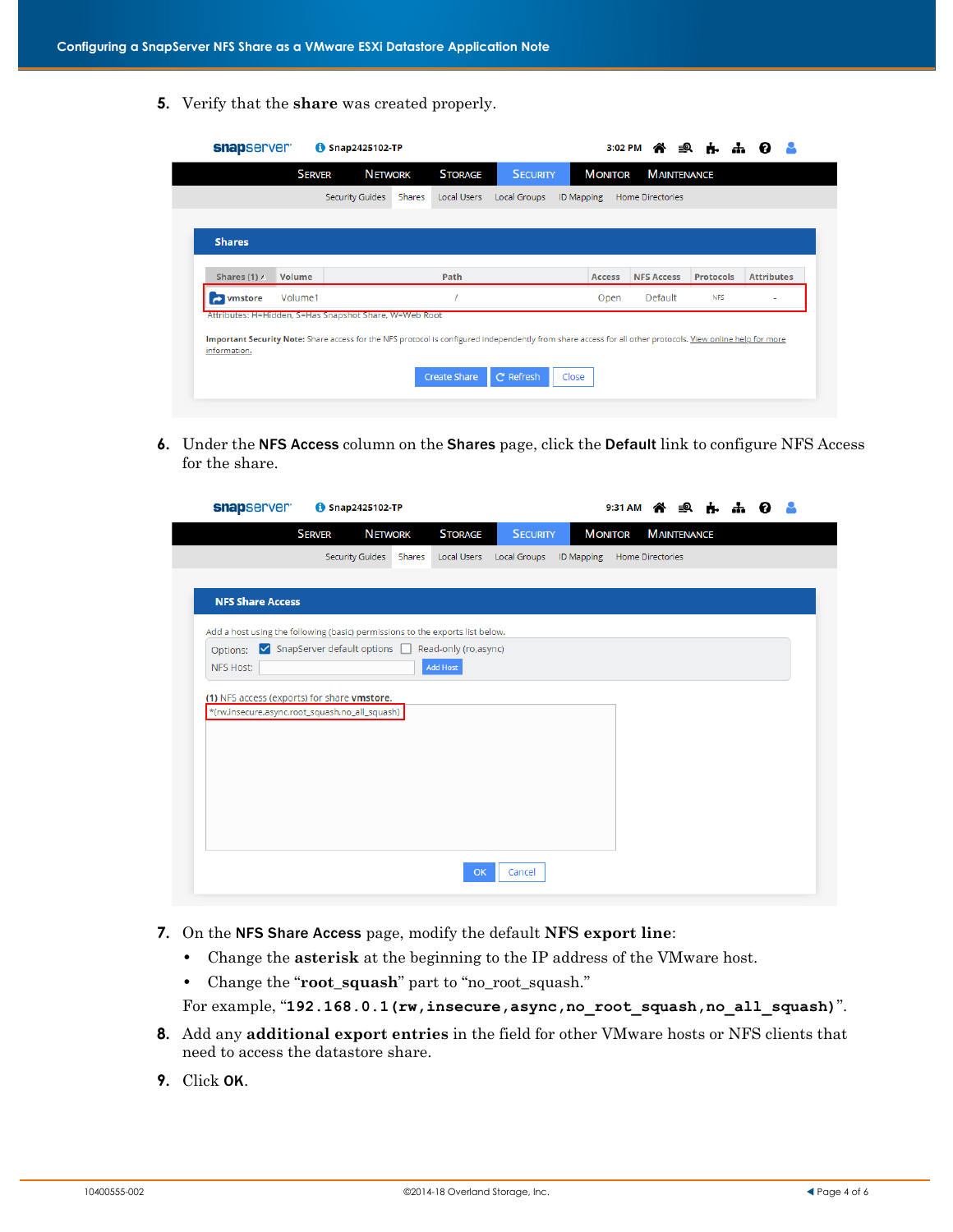# **Creating a VMware Datastore on a SnapServer NFS Share**

NOTE: The examples below use vSphere Client. The configuration is similar in other VMware interfaces.

- **1.** Connect to the VMware host using **VMware vSphere Client**, **vSphere Web Client**, or **vCenter Server**.
- **2.** On the Configuration tab, click Add Storage to launch the wizard.

| Virtual Machines Resource Allocation Performance<br>Summary |                             | Configuration Users Events Permissions |            |           |                 |               |                |
|-------------------------------------------------------------|-----------------------------|----------------------------------------|------------|-----------|-----------------|---------------|----------------|
| <b>Hardware</b>                                             | Datastores Devices<br>View: |                                        |            |           |                 |               |                |
| <b>Health Status</b>                                        | <b>Datastores</b>           |                                        |            | Refresh   | Delete          | Add Storage   | Rescan All     |
| Processors                                                  | Identification<br>$\lambda$ | Device                                 | Drive Type | Capacity  |                 | Free Type     | Last Update    |
| Memory                                                      | 目<br>datastore1             | ATA Serial Attach Non-SSD              |            | 144.00 GB | 134.93 GB VMFS3 |               | 9/7/2018 6:44: |
| $\rightarrow$ Storage                                       | 目<br>localscratch           | ATA Serial Attach Non-SSD              |            | 1.82 TB   |                 | 1.13 TB VMFS3 | 9/7/2018 6:49: |
| Networking                                                  | 目<br>vmstore1696            | vmstore1.snapen Unknown                |            | 5.00 TB   | 208.41 GB NFS   |               | 9/17/2018 12:0 |
| <b>Storage Adapters</b>                                     | 国<br>vmstore1699            | vmstore1.snapen                        | Unknown    | 5.00 TB   | 208.41 GB NFS   |               | 9/17/2018 12:0 |
| <b>Network Adapters</b>                                     | vmstore1-cdimag<br>目        | vmstore1:/cdima                        | Unknown    | 5.00 TB   | 208.41 GB NFS   |               | 9/17/2018 12:0 |
| <b>Advanced Settings</b>                                    | 目<br>vmstore1-enzo          | vmstore1:/enzo                         | Unknown    | 5.00 TB   | 208.41 GB NFS   |               | 9/17/2018 12:0 |
| <b>Power Management</b>                                     |                             |                                        |            |           |                 |               |                |
| <b>Software</b>                                             | $\checkmark$                |                                        |            |           |                 |               | $\rightarrow$  |
| <b>Licensed Features</b>                                    | <b>Datastore Details</b>    |                                        |            |           |                 |               | Properties     |
| <b>Time Configuration</b>                                   |                             |                                        |            |           |                 |               |                |
| <b>DNS and Routing</b>                                      |                             |                                        |            |           |                 |               |                |
| <b>Authentication Services</b>                              |                             |                                        |            |           |                 |               |                |
| Virtual Machine Startup/Shutdown                            |                             |                                        |            |           |                 |               |                |
| Virtual Machine Swapfile Location                           |                             |                                        |            |           |                 |               |                |
| <b>Security Profile</b>                                     |                             |                                        |            |           |                 |               |                |
| <b>Host Cache Configuration</b>                             |                             |                                        |            |           |                 |               |                |
| <b>Contain Department Departmention</b>                     |                             |                                        |            |           |                 |               |                |

- **3.** In the first step of the wizard, select Network File System as the storage type, and click Next.
- **4.** Enter the following for the SnapServer **datastore share**:

| Add Storage                                                                                   |                                                                          |                                                                                                                                                                                                                                                                                                                                                                                                                                                                                                                               |        | □      | $\times$ |
|-----------------------------------------------------------------------------------------------|--------------------------------------------------------------------------|-------------------------------------------------------------------------------------------------------------------------------------------------------------------------------------------------------------------------------------------------------------------------------------------------------------------------------------------------------------------------------------------------------------------------------------------------------------------------------------------------------------------------------|--------|--------|----------|
| <b>Locate Network File System</b><br>Which shared folder will be used as a vSphere datastore? |                                                                          |                                                                                                                                                                                                                                                                                                                                                                                                                                                                                                                               |        |        |          |
| $\Box$ NAS<br><b>Network File System</b><br>Ready to Complete                                 | Properties<br>Server:<br>Folder:<br>Datastore Name<br>Snap123456-vmstore | 10.25.2.83<br>Examples: nas, nas.it.com, 192.168.0.1 or<br>FE80:0:0:0:2AA:FF:FE9A:4CA2<br>/vmstore<br>Example: /vols/vol0/datastore-001<br>Mount NES read only<br>If a datastore already exists in the datacenter for this NFS share and you intend<br>to configure the same datastore on new hosts, make sure that you enter the<br>same input data (Server and Folder) that you used for the original datastore.<br>Different input data would mean different datastores even if the underlying NFS<br>storage is the same. |        |        |          |
|                                                                                               |                                                                          | $<$ Back                                                                                                                                                                                                                                                                                                                                                                                                                                                                                                                      | Next > | Cancel |          |

- **•** Server Enter the **server name**, **fully-qualified name** (FQDN), or **IP address** of the SnapServer.
- NOTE: If using a hostname or FQDN, ensure the VMware host can resolve that name to the SnapServer's IP address. If using an IP address, ensure the IP is assigned statically or via a DHCP reservation. In both cases, ensure the VMware host connects to the desired SnapServer network interface to use for datastore storage communication.